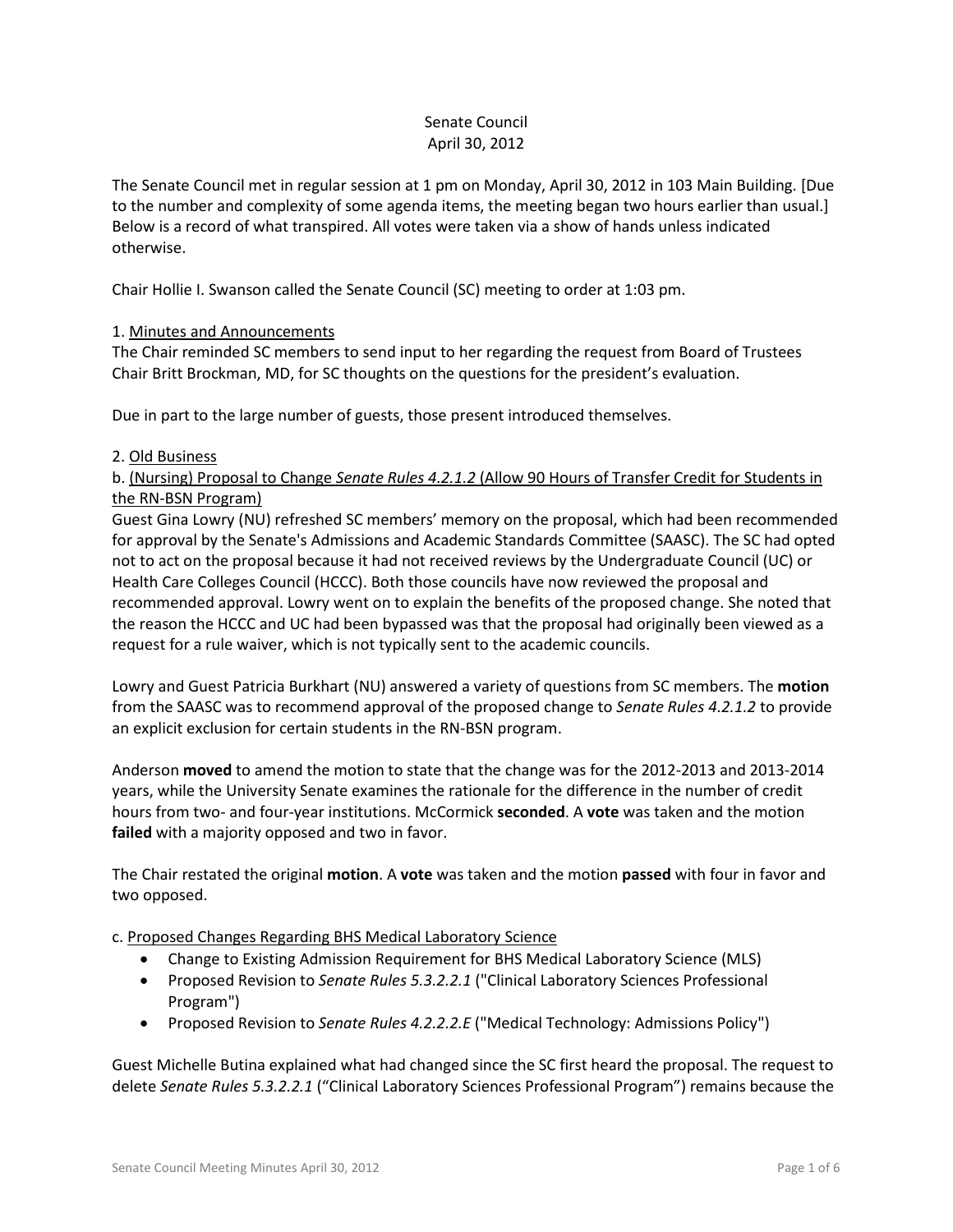program is no longer considered a professional program. (It is in the section of the *Senate Rules* on professional programs.)

Butina confirmed for SC members that the Medical Technology program was indeed an old name of the current Medical Laboratory Science program. The faculty in the MLS program request revision of *Senate Rules 4.2.2.2.E* ("Medical Technology: Admissions Policy") to include the proposed new language that reflects the information associated with the current MSL program.

Finally, the faculty in MLS still request a change that lowers the minimum grade point average, from 2.75 to 2.5.

Grossman **moved** to recommend to the Senate that it delete *Senate Rules 5.3.2.2.1* and change the language in *Senate Rules 4.2.2* as outlined in the handout, based on the motion from the SAASC for the approval of concept. Brion **seconded**.

There was very brief discussion. In response to Grossman, Butina explained that there was no difference between "passing" and "successfully passing." Grossman suggested that the word "successfully" be deleted and Butina did not object.

A **vote** was taken and the motion **passed** with none opposed.

#### d. Proposed New MA in Linguistic Theory and Typology (revised)

Hippisley, chair of the Senate's Academic Programs Committee (SAPC), explained the changes made to the proposal since the last SC meeting. SC members asked a variety of questions, which were all answered satisfactorily.

The **motion** from the SAPC was to approve the proposed new MA in Linguistic Theory and Typology, in the Department of English, within the College of Arts and Sciences. A **vote** was taken and the motion **passed** with none opposed.

## e. Proposed Restructuring of the School of Management in the Gatton College of Business and Economics

Grossman **moved** to take from the table the proposed restructuring of the School of Management (SOM) in the Gatton College of Business and Economics. Brion **seconded**. There being no discussion, a **vote** was taken and the motion **passed** with none opposed.

Grossman said he wanted to offer a substitute motion, instead of the one that came from the Senate's Academic Organization and Structure Committee (SAOSC). He **moved** that the SC recommend to the Senate that it endorse the proposed reorganization of the School of Management into three departments and the allocation of the School of Management's Bachelor of Business Administration degree programs into those three departments as outlined in the proposal. Brion **seconded**.

Herman Farrell, chair of the SAOSC, explained some of the events that occurred since the SC meeting on April 2, when the proposal was tabled. He said that on the eve of the revote in the Gatton College of Business and Economics (Gatton College), he became aware that only part of the SAOSC's concerns was forwarded to Gatton college faculty. Farrell immediately sent an email to explicitly state that the SAOSC had two concerns, which was passed on to Gatton faculty. The SAOSC voted again after the recent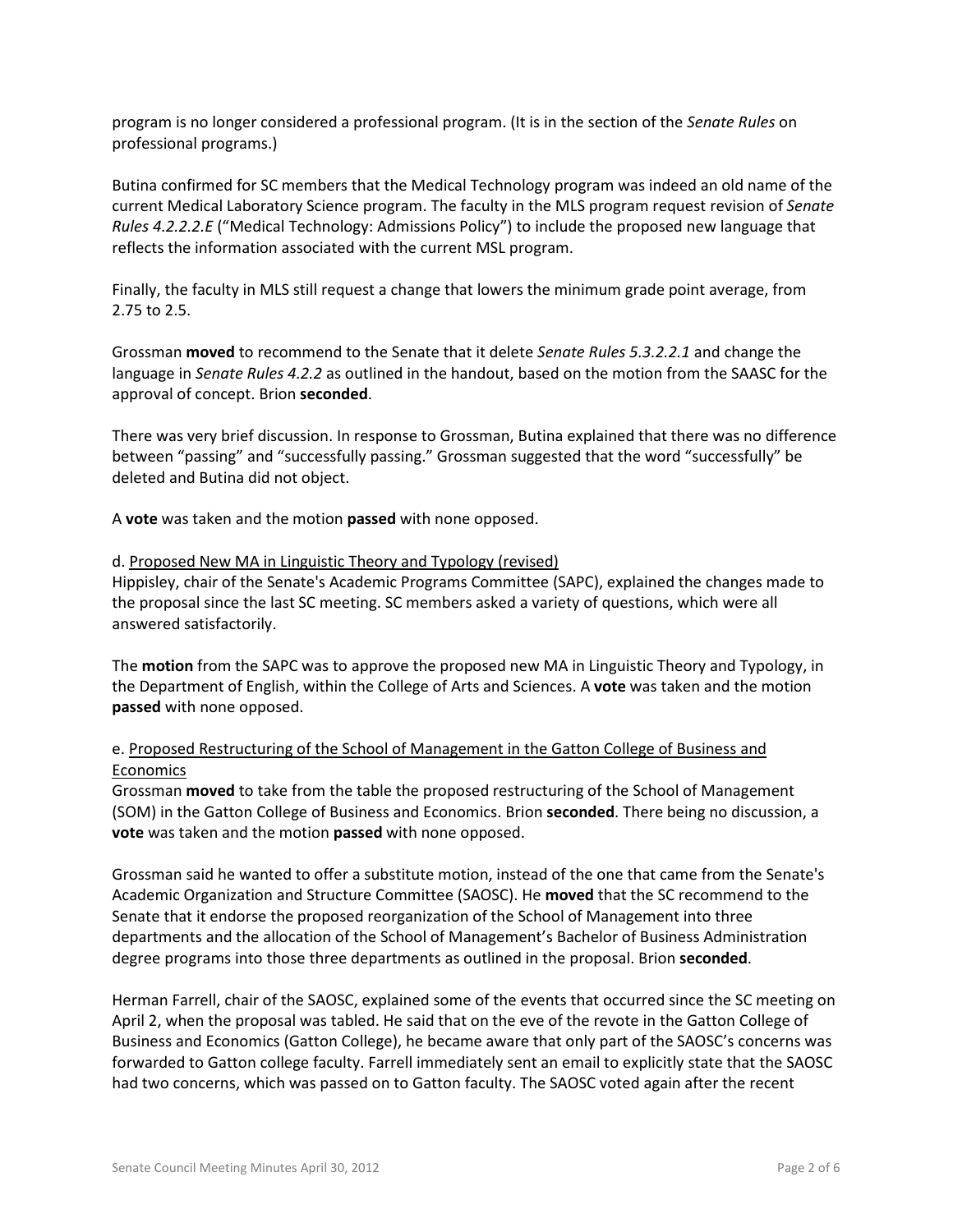Gatton vote; even after the revote, the SAOSC reiterated that it cannot support the restructuring, based on its academic merits and impact.

The Chair asked if any SC members had questions. Debski asked Wilson for clarification on structural change processes – can such changes take place prior to approval by the Board of Trustees? Wilson replied that nothing was official until the Board of Trustees has voted.

There was a lengthy, lengthy discussion on the merits of the proposal; the effect of the SOM restructuring on the BBA degrees; the effect on the DSIS option of the PhD in Business Administration; and the recent history of the School of Management. The discussion involved both SC members and invited guests – Merl Hackbart (senior associate dean), Scott Frank (BE/Economics), Paul Childs (BE/Management), Ken Troske (interim senior associate dean), Joe Labianca (BE/Management), David Blackwell (dean, Gatton College). There was a lengthy discussion.

A **vote** was taken on the **motion** that the SC recommend to the Senate that it endorse the proposed reorganization of the School of Management into three departments and the allocation of the School of Management's Bachelor of Business Administration degree programs into those three departments as outlined in the proposal. The motion **passed** with three in favor, two opposed and two abstaining.

Brion said she wanted to recognize the hard work by Farrell and the entire SAOSC – she expressed her appreciation for the SAOSC bringing to light issues that she believed were mishandled in the Gatton College. Each SC member concurred with her comments.

The Chair called for a brief break and asked that everyone return in about 10 minutes.

When the meeting began again, the Chair moved to the next agenda item for which a guest was present.

4. Committee Reports

a. Senate's Academic Organization and Structure Committee (SAOSC) - Herman Farrell, Chair

i. Proposal to Change the Name of the Department of Nutrition and Food Science Farrell explained that the **motion** from the SAOSC was to endorse the proposal to change the name of the Department of Nutrition and Food Sciences to the Department of Dietetics and Human Nutrition. Guest Sandra Bastin offered a brief explanation for the proposed change. There was very little discussion.

A **vote** was taken and the motion **passed** with none opposed.

#### b. Proposal to Change the Name of the Department of Art

Farrell explained that the **motion** from the SAOSC was to endorse the proposal of the change of name and educational unit classification of the Department of Art to the School of Art and Visual Studies. He then explained the rationale for the proposal.

SC members asked some questions of Farrell and Guest Ben Withers, chair of the Department of Art, which were all answered satisfactorily.

A **vote** was taken and the motion **passed** with none opposed.

c. Proposal to Change the Name of the Department of Special Education and Rehabilitation Counseling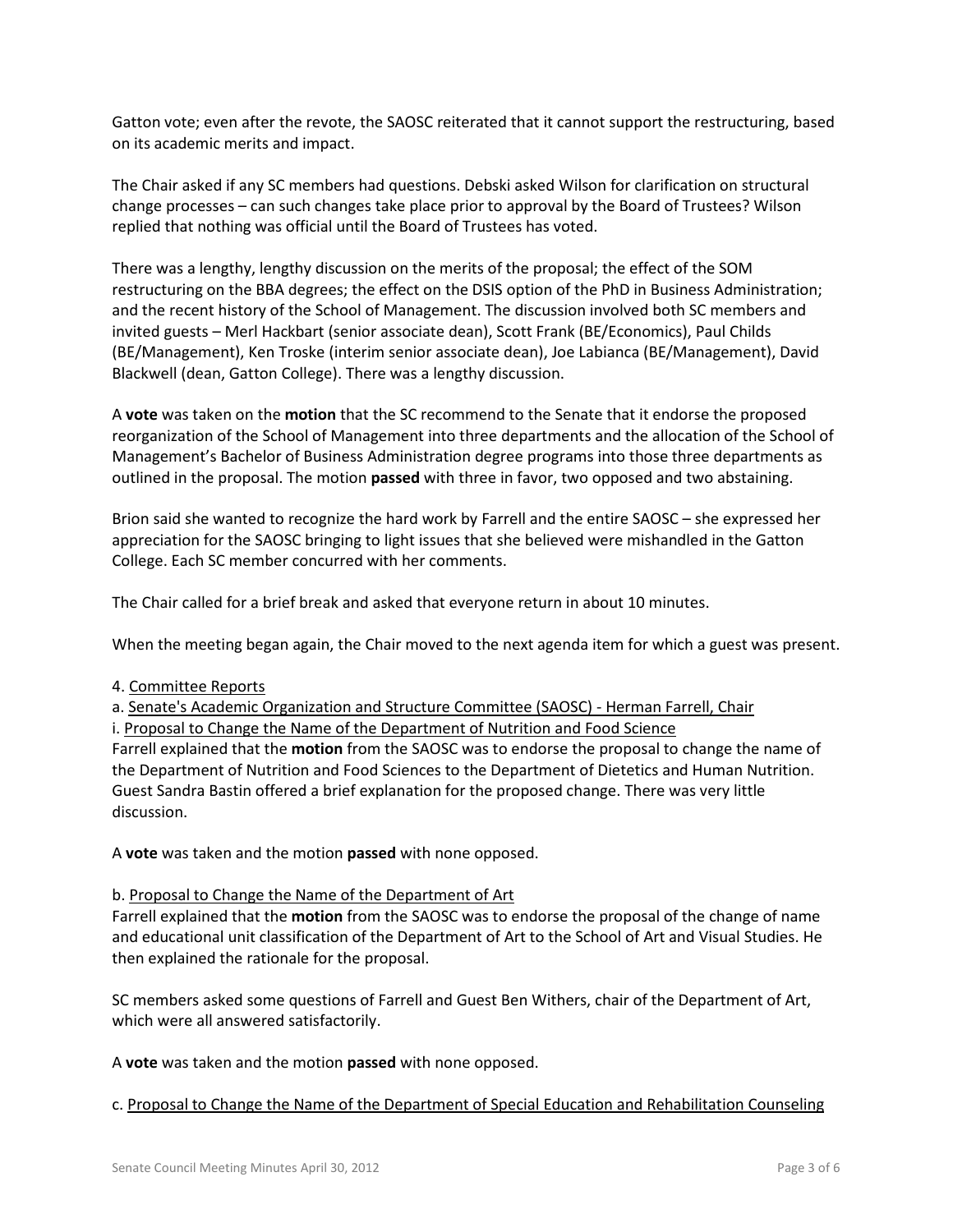Farrell explained that the **motion** from the SAOSC was to endorse the proposed change to the name of the Department of Special Education and Rehabilitation Counseling to the Department of Early Childhood, Special Education, and Rehabilitation Counseling. Guest Belva Collins and Farrell answered questions from SC members.

A **vote** was taken and the motion **passed** with none opposed and one abstention.

Farrell thanked the members of the SC, and the Chair in particular, for supporting the SAOSC and its efforts. He said the SAOSC tried to not overstep its bounds and has gained some skills in how to handle contentious issues. Farrell added that the activities of the SC restored his faith in the academy – no matter how the SOM restructuring works out in the end, it was important to have a respectful discourse and talk about issues of importance.

#### f. "What is a Credit Hour?" for Different Meeting Patterns

Guests Kathi Kern and Sharon Lock explained that they had worked with Jeannine Blackwell, dean of the Graduate School, on a definition for a credit hour for a distance learning course.

SC members then discussed whether the definitions should take the form of specific rules or general guidelines. There was also a brief explanation about a couple definitions that changed since the SC last saw the grid.

There was some wordsmithing discussion on the appropriate language to use in the motion. Grossman **moved** that a new *Senate Rule* be established to say that course proposals shall use the Senateapproved policy [link here] for determining meeting times and number of credit hours for each course. Exceptions, based on academic merit, may be made by the Senate upon the recommendation of the appropriate council. Equivalencies on the grid will be reviewed annually by the Senate. McCormick **seconded**.

In response to a question from Wood, the Chair explained that the proposed definitions were sent to each of the three academic councils, as well as to all deans. After additional discussion, a **vote** was taken and the motion **passed** with none opposed.

g. Interim General Education Oversight Committee (IGEOC) - Membership & Continuation The Chair explained that there were two issues at hand. First, IGEOC needed SC approval to replace one departing member with someone from the same college. There were no objections to the proposed substitution for the Fine Arts faculty member. The Chair said that the second issue was that IGEOC's charge expires in May 2012 – they would like an extension through May 2013. Wood **moved** thusly and Brion **seconded**. There was a question about making IGEOC a permanent committee, so Wood **withdrew** her motion. Brion did not object.

SC members expressed a desire to keep IGEOC functioning essentially as it has been – it just needs to be made permanent. There was also discussion about renaming IGEOC.

Wood **moved** to recommend the Senate establish a standing committee of the Senate, known as the UK Core Committee, which will continue the same charge and procedures as the Interim General Education Oversight Committee. Grossman **seconded**. Grossman opined that IGEOC will need to formulate its charge and terms of membership for insertion into the *Senate Rules*. There being no further discussion, a **vote** was taken and the motion **passed** with none opposed.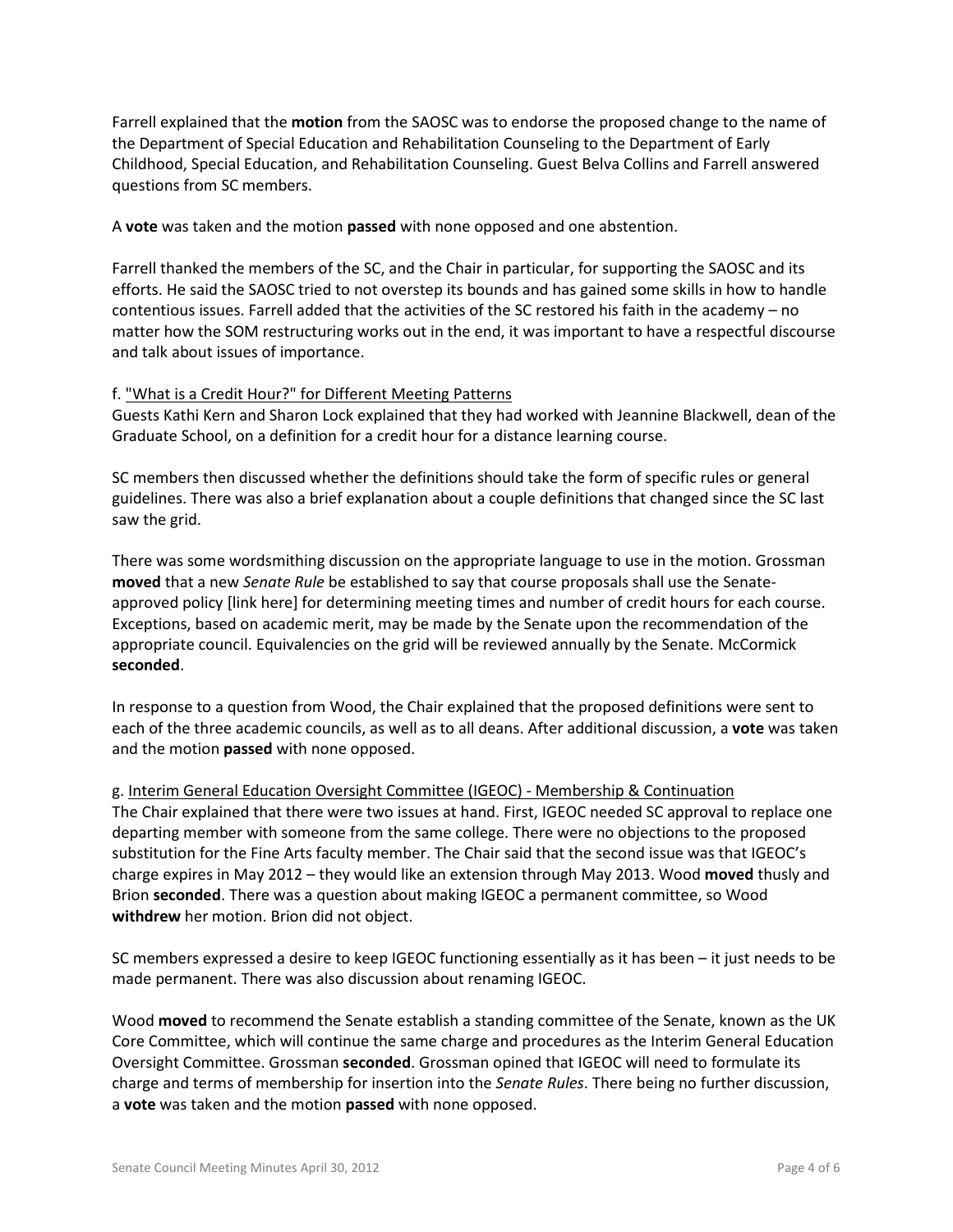Grossman **moved** that IGEOC/UK Core Committee propose language for the *Senate Rules* regarding its charge, composition and length of members' terms. Brion **seconded**. A **vote** was taken and the motion **passed** with none opposed.

## 4. Committee Reports

## b. Senate's Rules and Elections Committee (SREC) - Davy Jones, Chair

i. Proposed Changes to *Senate Rules 3.2* ("Procedures For Processing Academic Programs And Changes") Jones explained the proposed changes to *Senate Rules 3.2*. He noted that there were three revisions that needed to be made to the text in front of SC members: 1. correct nomenclature in *Senate Rules 3.2.1.B* to refer to a "specialization" (replaces "concentration") within a master's degree); correct nomenclature in *Senate Rules 3.2.1.B* to refer to a "specialization" (replaces "specialty") within a doctoral degree; and 3. clarify in *Senate Rules 3.2.3.C.2.a* that the duration of the posting is for ten business days.

He said that the **motion** from the SREC was to recommend that the Senate adopt the proposed changes to Senate Rule 3.2, effective immediately. A **vote** was taken and the motion **passed** with none opposed.

# ii. Proposed Changes to *Senate Rules 3.3* ("Procedures For Creating Courses, Change Courses and Deleting Courses")

Jones noted a variety of editorial changes to the proposed revisions, which were accepted by SC members. He said that the **motion** from the SREC was to recommend that the Senate adopt the proposed changes to *Senate Rules 3.3*, effective immediately. A **vote** was taken and the motion **passed** with none opposed.

5. Proposed Changes to *Governing Regulations II* ("Governance of the University of Kentucky") The Chair explained that the proposed change was to insert language explaining how members of the Board of Trustees are removed. That is covered in KRS statute, but not documented in UK's regulations. Guest Marcy Deaton (Associate General Counsel) explained that the language was vetted with UK's SACS liaison and deemed acceptable.

After very brief discussion, Grossman **moved** to recommend to the Senate that it endorse the proposed change to *Governing Regulations II* as outlined in the handout. Wasilkowski **seconded**. There being no discussion, a **vote** was taken and the motion **passed** with none opposed.

## 6. UK May 2012 Degree List

Brion **moved** that the elected faculty senators approve UK's May 2012 list of candidates for credentials, for submission to the Senate and then through the President to the Board of Trustees, as the recommended degrees to be conferred by the Board. Wasilkowski **seconded**. There being no discussion, a **vote** was taken and the motion **passed** with none opposed.

## 7. UK August 2012 Degree List (early)

Anderson **moved** that the elected faculty senators approve UK's (early) August 2012 list of candidates for credentials, for submission to the Senate and then through the President to the Board of Trustees, as the recommended degrees to be conferred by the Board. Wood **seconded**. There being no discussion, a **vote** was taken and the motion **passed** with none opposed.

## 8. Tentative Senate Agenda for May 7, 2012